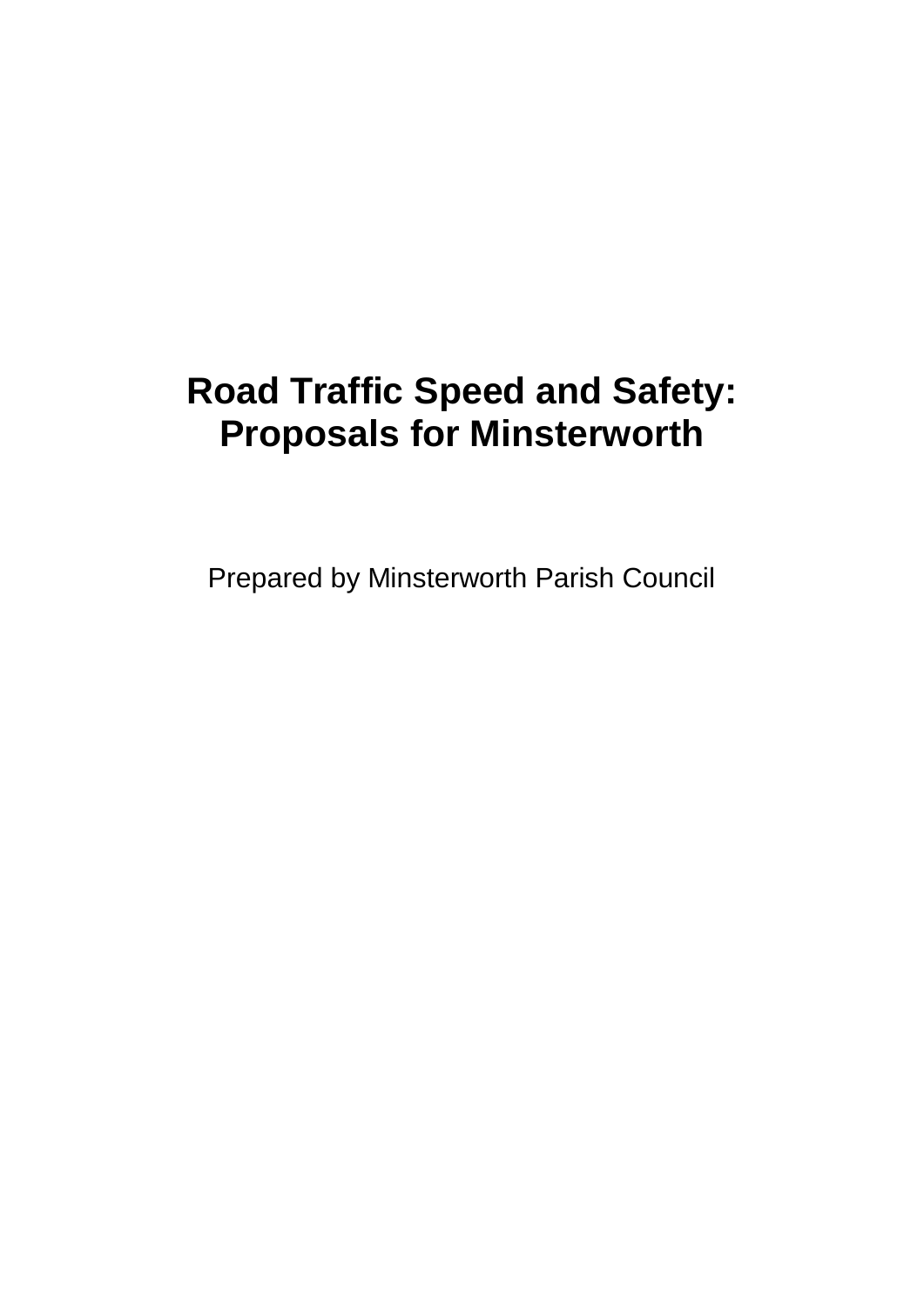## **Road Traffic Speed and Safety: Proposals for Minsterworth**

#### **1 Introduction**

- 1.1 Issues concerning road traffic through the village of Minsterworth are often raised by residents and discussed by the Parish Council (MPC). In particular the discussions focus on traffic speeds and road safety. There has been considerable discussion recently, both within the Parish Council itself and from residents more generally.
- 1.2 This document presents a summary of these concerns, along with rationale for a review of the traffic speed limits and the introduction of other measures designed to reduce speed, improve road safety and reduce noise for residents of the Minsterworth.

#### **2 Minsterworth Village**

- 1.1 Minsterworth lies on the western side of the River Seven between Gloucester and the Forest of Dean. It is a particularly long and mostly linear village, with the majority of houses build along the length of the A48.
- 1.2 The village has a long history, and in the past it was heavily involved with salmon fishing in the Severn. The local church, St Peter's, lies next to the river, with three ancient yews in the churchyard. F. W. Harvey, war poet and broadcaster, dubbed the "Laureate of Gloucestershire", is buried in the village churchyard. The village has a well-used Village Hall which is located near to the Church, directly on the A48.
- 1.3 The population of the village as at the 2011 census was 444. The population in mid-2014 was 470 people, with 70 people aged 0–15, 270 people aged 16–64 and 135 people aged 65+<sup>1</sup>, although these numbers may not necessarily have captured all the residents on the 9 traveller settlements within Minsterworth. The population will have increased further due to the development of a number of building plots, in particular 14 houses at Ellis Bank, adjacent to Minsterworth Village Hall. In addition, there are approximately 23 houses currently nearing completion (8 houses at Seven Acres, 6 houses in Pound Lane and 9 houses at Moorcroft House farm), 16 houses with full planning permission but where building has not yet started, and many more sites where planning permission has been requested.

#### **3 Road Traffic – The National Picture**

3.1 According to the Department of Transport (DfT), the overall motor vehicle traffic volume in Great Britain in 2010 was 308.1 billion vehicle miles<sup>2</sup>. Traffic levels in 2010 were 6.2 per cent higher than in 2000. Chart 1 (below) shows the steady increase in traffic since 1950.

<sup>1</sup> <sup>1</sup> Local Insight profile for 'Minsterworth CP' area: September 2017.

<sup>2</sup> Transport Statistics Great Britain: 2011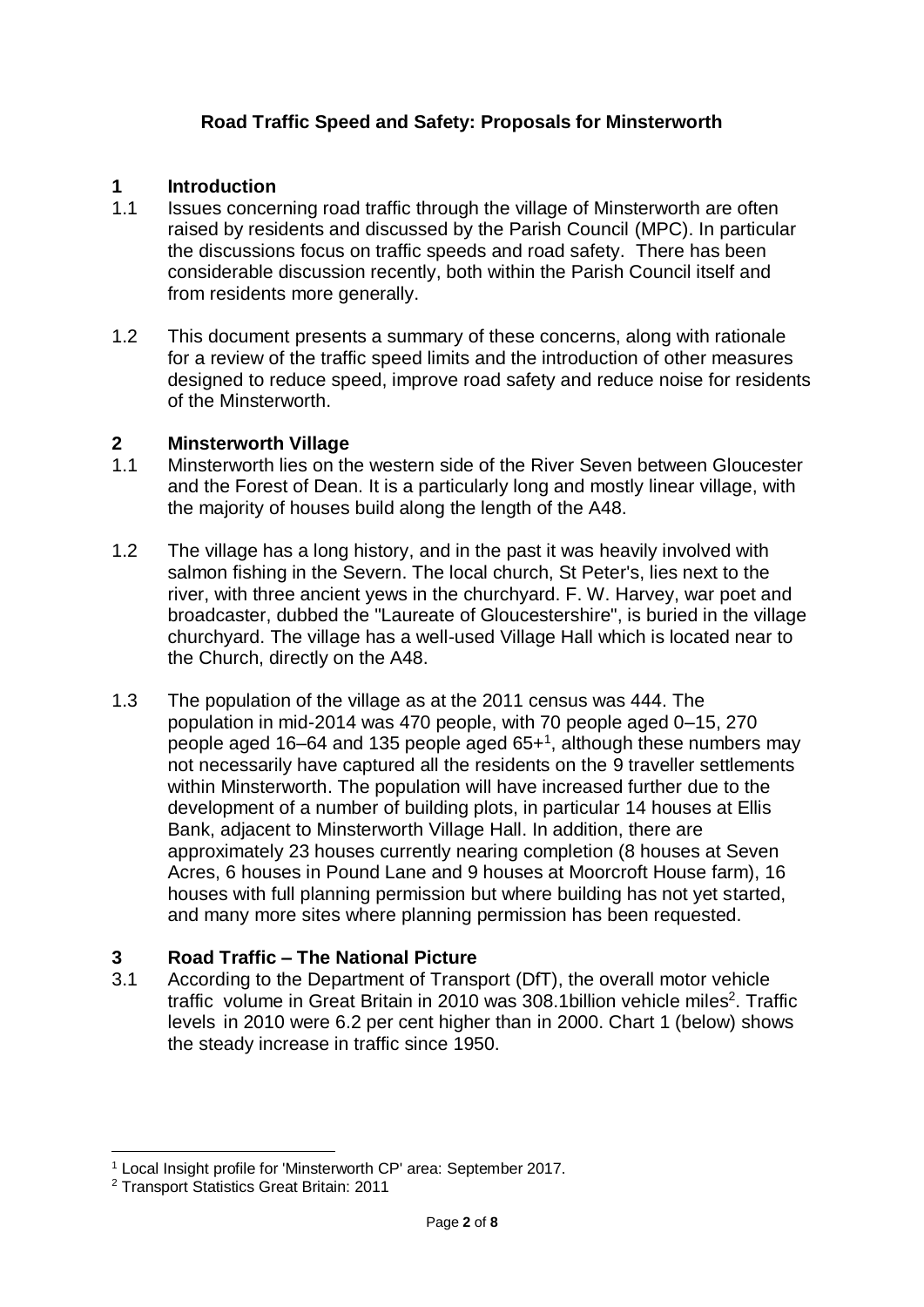



3.2 Forecasts from the Department of Transport, National Transport Model suggest that motor vehicle traffic in 2035 will be 43 per cent higher than in 2003.

## **4 Road Traffic Safety – The National Guidance**

- 4.1 The Department for Transport Circular 01/2013<sup>3</sup> sets out quidance to traffic authorities for setting local speed limits and a requirement that they 'keep their speed limits under review'. The Circular goes on to state that 'Roads should be designed so that mistakes made by road users do not result in death or serious injury. Effective speed management is part of creating a safe road environment which is fit for purpose. It involves many components designed to work together to require, encourage and help road users to adopt appropriate and safe speeds below the speed limit'.
- 4.2 It is worth emphasising the stated objectives of Circular 01/2013 which include:
	- achieving **local speed limits that better reflect the needs of all road users,** not just motorised vehicles;
	- **continued reductions in the number of road traffic collisions**, injuries and deaths in which excessive or inappropriate speed is a contributory factor;
	- ensuring **improved quality of life for local communities** and a better balance between road safety, accessibility and environmental objectives, especially in rural communities.
- 4.3 Furthermore, the Circular states that 'Unless a speed limit is set **with support from the local community**, the police and other local services, with supporting education, and with consideration of whether engineering measures are necessary to reduce speeds ….it may be ineffective and drivers may not comply with the speed'.

1

<sup>3</sup> <https://www.gov.uk/government/publications/setting-local-speed-limits/setting-local-speed-limits> (reference August 2021)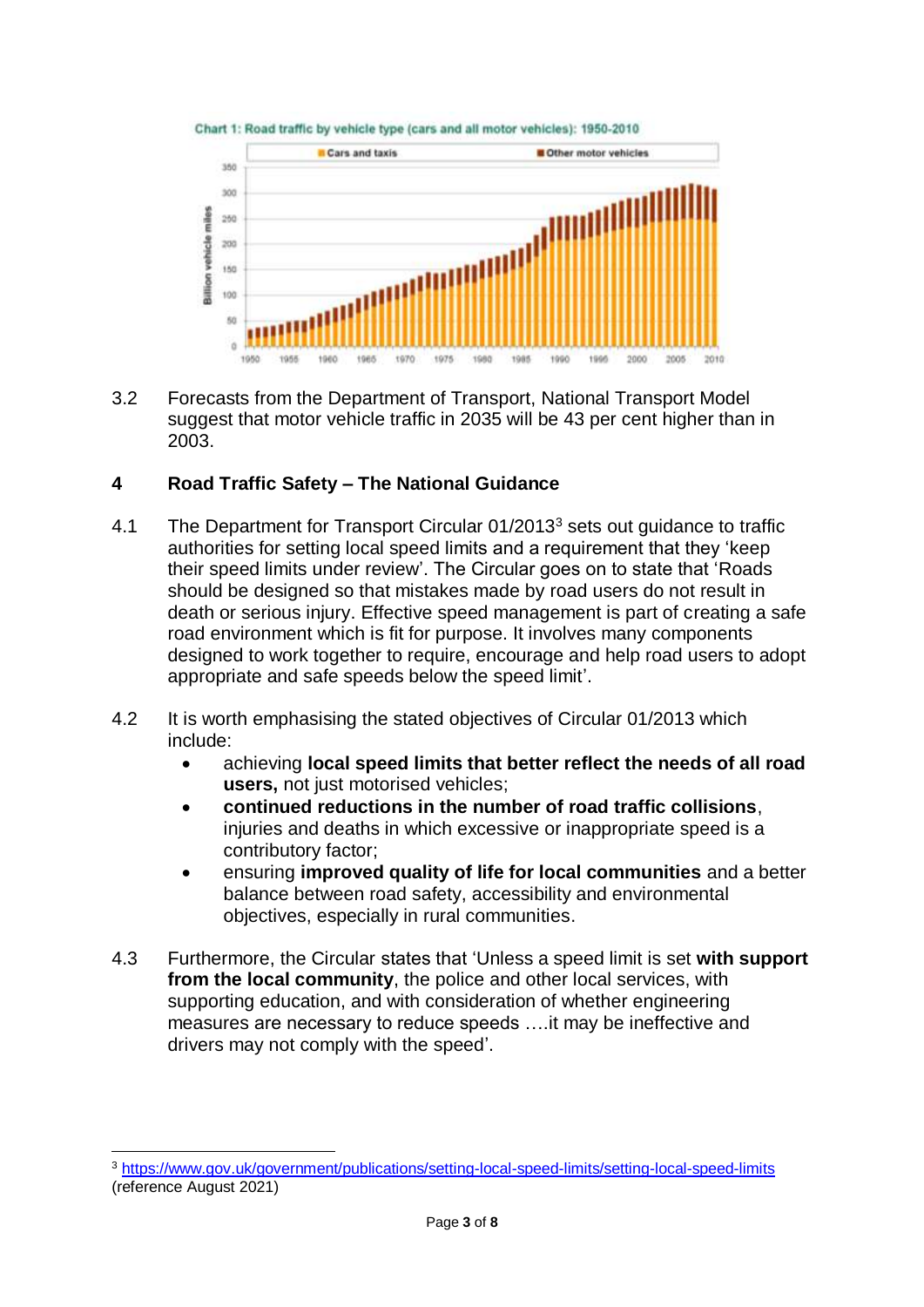## **5 Road Traffic in Minsterworth**

- 5.1 There has been considerable comment from Minsterworth residents recently about road traffic safety, with dissatisfaction being expressed about traffic speeds; road safety and noise disturbance. This is often heightened after a road traffic incident/accident which is, unfortunately, a fairly regular occurrence on the A48. Some of these incidents are minor in nature, and the police are not always involved; some are more major including a number of fatalities.
- 5.2 The majority of the incidents occur on the stretch of the A48 towards the west of the village, where the speed limits are higher, and where there is already a yellow board announcing the number of casualties on that stretch of carriageway.
- 5.3 A list of all known, locally logged incidents is attached at Appendix 1.
- 5.4 **On behalf of its parishioners, Minsterworth Parish Council is seeking a reduction in the road speed limits throughout the Village, accompanied by a range of other speed management measures, in order to improve traffic safety, reduce the number of road traffic collisions; address the road safety concerns of people living on or near the A48; reduce road noise and to improve the quality of life of the local community.**

The speed reduction measures requested pertain specifically to the stretch of road travelling westward, from the village Hall to the west end of the village; this is where the speed limits are higher and where the majority of accidents (and numerous near misses) happen.

Minsterworth Parish Council requests a maximum speed limit of 50mph on the A48 throughout the length of the village, along with safer pedestrian crossing points.

This is in addition to a number of speed reduction measures which include:

- The central lane improved by central reservations either side for traffic travelling west and turning into Oakle Street. This will have the triple safety benefit of preventing the perilous overtaking that regularly occurs on this stretch of road as well as providing safety for west bound traffic turning right into Oakle Street, and at the same time protecting the residents who need to slow down to access their properties directly off this stretch on the A48. The A48 is wide enough at this point to accommodate this.
- Further safe central reservations, with low level lighting; one by each bus shelter and one at the westbound end of the village.
- Gateways to denote the start and end of the village to provide a clear visual prompt to drivers that they are entering a different environment with different hazards including vulnerable road users.
- Speed marking on the road (circular 50mph signs), including in combination with red road colouring.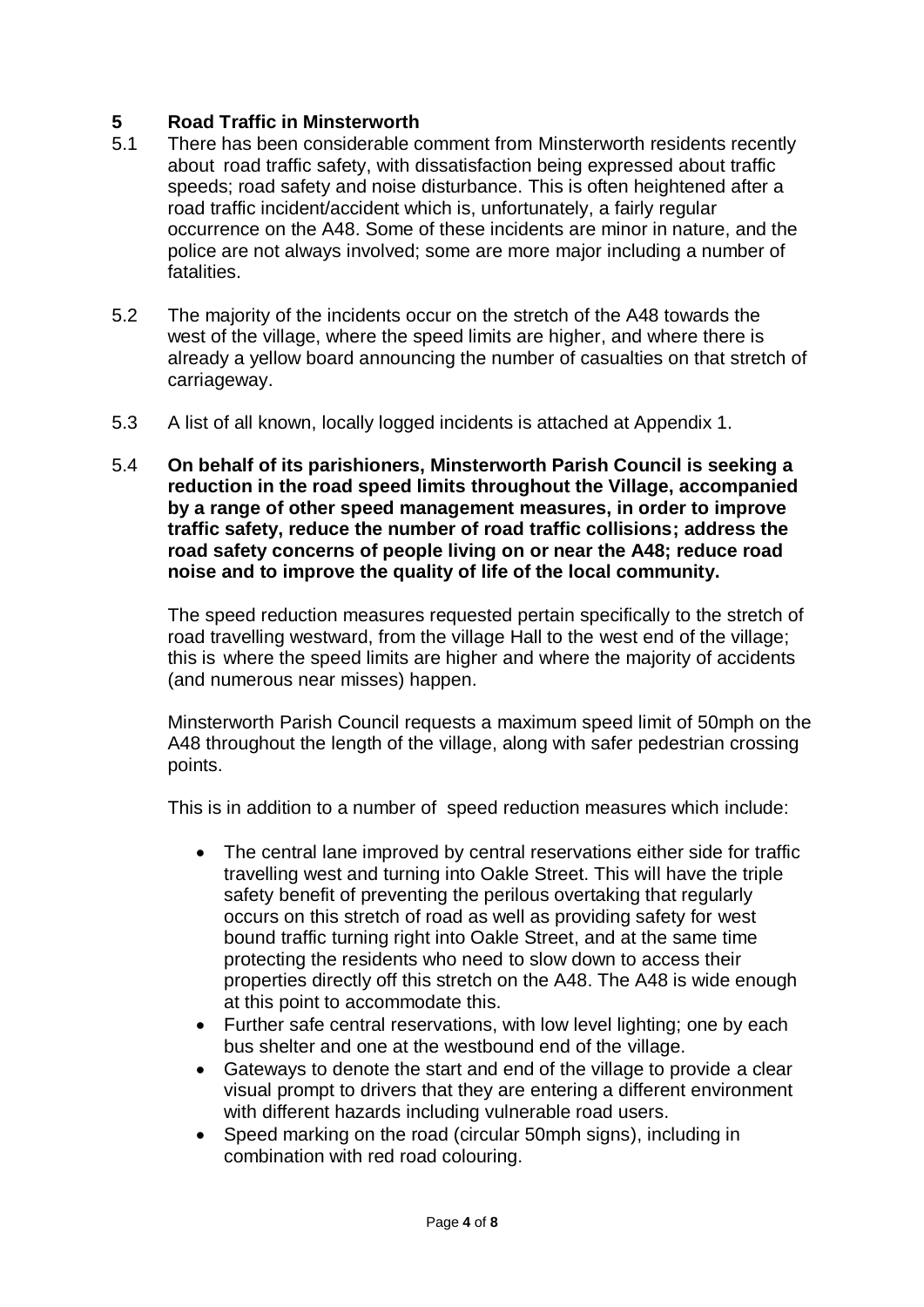## **6 Supporting Evidence**

### 6.1 **Arterial Roads Speeds**

6.1.1 It is tempting to believe that arterial roads need to have higher speed limits in order to reduce travel times. However the DfT Circular 01/2013 states that on rural roads there is often a difference of opinion as to what constitutes a reasonable balance between the risk of a collision, journey efficiency and environmental impact. Higher speed is often perceived to bring benefits in terms of shorter travel times for people and goods. However, evidence suggests that when **traffic is travelling at constant speeds, even at a lower level, it may result in shorter and more reliable overall journey times**, and that journey time savings from higher speeds are often overestimated (Stradling et al., 2008).

### 6.2 **Consistency with Other Areas**

- 6.2.1 As noted in the (amended) speed survey, the speed limit on the stretch of road by Oakle Street is 60mph; the national speed limit for a single carriageway road. The national speed limit also applies to the short stretch of dual carriageway just after the Village Hall, when travelling west. On this section the speed limit is therefore 70mph. These limits are at variance with the speed limits in other areas. The 70/60mph sections are the highest limits from Gloucester to beyond Newnham. This can be seen on the map below. The 60mph speed limit is inconsistent with the speed limits in other villages in the area on either the A48 or the nearby A40.
	- All major roads in the area are 50mph Except a 1.4 mile stretch of National Limit at Minsterworth
		- 1.1 mile of 60 mph single carriageway and 0.3 miles of 70 mph dual carriageway



6.2.2 It is important to note that the 70mph speed limit on the 0.3 miles (480 metres) of dual carriageway is at odds with the guidance of the DfT Circular 01/2013alr carriageway which states that 'The minimum length of a speed limit should generally be not less than 600 metres to avoid too many changes of speed limit along the route.'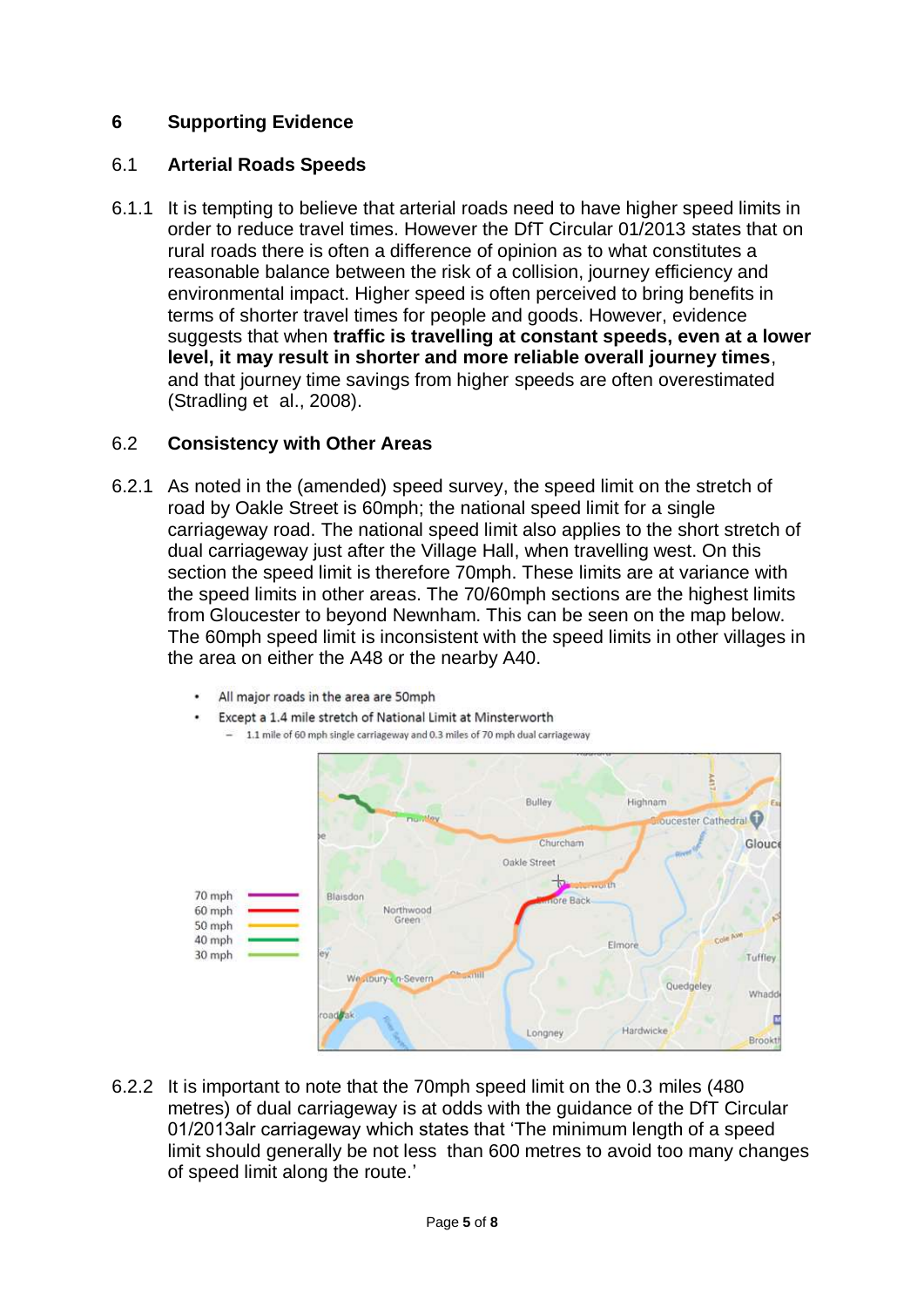## 6.3 **Village Quality of Life**

- 6.3.1 DfT Circular 01/2013 states that 'Fear of traffic can affect people's quality of life in villages and it is self-evident that villages should have comparable speed limits to similar roads in urban areas. It is therefore **government policy that a 30 mph speed limit should be the norm through villages**'. The DfT Traffic Advisory Leaflet 01/04 suggests that the definition of a village should be based on simple criteria relating to frontage development and distance, as shown below:
	- 20 or more houses; and
	- a minimum length of 600 metres
- 6.3.2 Moreover, the leaflet suggests that the existence of a notable building, such as a Village Hall, would strengthen this definition. The leaflet goes on to say that 'In situations where the above criteria for a village is not met, and there is a lesser degree of development, there may still be a need for a limit lower than the national limit (e.g. 40 or 50mph). Minsterworth Village does have over 20 houses and is more than 600 meters in length and therefore meets the 01/04 definition of a Village; meaning that speed limits on the A48 are at odds with government policy. For example, using the Gloucestershire PROW map, on the A48 from Pound Lane to Church Lane there are 33 houses on the westbound side and 28 houses, together with the Village Hall on the eastbound side, giving 61 houses in total just for this stretch of road.
- 6.3.3 The DfT Circular also notes 'severance of local communities' as a matter for consideration in terms of quality of life and there is certainly a view from residents that the A48 forms such a barrier. Many residents express concern over crossing the road due to the volume and speed of traffic. This is of particular note given the number of people in the village aged 65+ (see Sections 1.3 and 6.4.2)

## 6.4 **Traffic Speed**

6.4.1 Following a request from the Parish Council, a speed survey was conducted by Gloucestershire County Council, at 4 sites, over a period of time between June and July 2021. The results (combined mean speed and 85th percentile) are summarised in Table 1 below.

| Table 1                         | <b>Start of</b><br>Village<br>(East) | Deep<br><b>Furrow</b> | <b>Village Hall</b> | <b>Oakle Street</b> |
|---------------------------------|--------------------------------------|-----------------------|---------------------|---------------------|
| <b>Mean Speed</b><br>(mph)      | 47.0                                 | 47.0                  | 39.0                | 51.0                |
| $\overline{85}^{th}$ %ile (mph) | 52.0                                 | 52.0                  | 48.0                | 57.5                |
| <b>Current Speed</b><br>Limit   | 50mph                                | 50 <sub>mph</sub>     | 50mph               | 60 <sub>mph</sub>   |

6.4.2 By presenting  $85<sup>th</sup>$  % ile figures, the speed result survey tend to mask the problem some residents face, particularly those living on the stretch of road by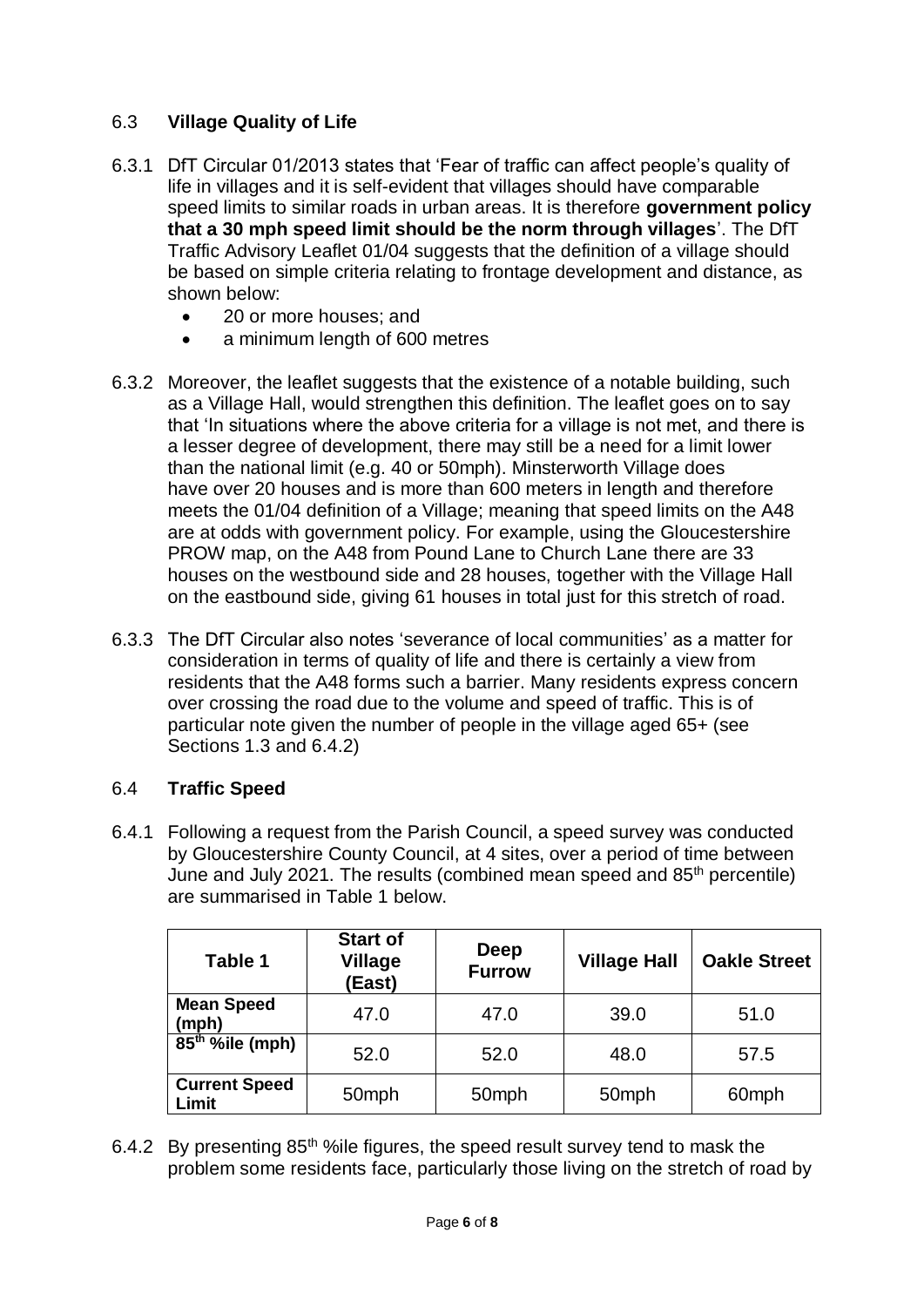Oakle Street. For example, in this area the report shows mean speeds at night and early morning of 56mph and 85th percentile of 65mph. This means that some vehicles are traveling at speeds up to 74mph (97.5 percentile) and it is these are the vehicles that are going to cause the most damage to other cars or people. This is of particular concern for residents using the bus shelter opposite the telephone exchange near Denny/Dinney Bridge, where the speed limit is 60mph. Traffic travelling at these speeds make it very difficult for a person to safely cross the road in the time available from a car first appearing round the bend. Minsterworth Village is served by a regular bus service (every 20 minutes) and MPC would encourage residents to use the service, but one of the factors discouraging residents, especially the elderly, is the risk when crossing the road.

- 6.4.3 A number of residents in Minsterworth have expressed a desire to use bicycles, either for commuting or for leisure. However many people have expressed the view that they fear for their safety and therefore do not use the road. Reducing the speed would go some way towards providing some renewed confidence in using a bike on the village highways.
- 6.4.4 One of the arguments against lowering the speed limit is that a lack of understanding about the need for a lower restriction results in widespread non-compliance, and an over reliance on enforcement. However this does not seem to be of significant concern throughout the remainder of the village, judging by the results of the 3 other speed survey sites, particularly considering the fact that 'vehicle flows are reduced and in some cases the average speed is approx. 2-3 mph above a neutral time period'. This would suggest that a 10mph reduction in the speed limit would not require the majority of drivers to lower their speed by any significant extent.

## 6.5 **Noise**

6.5.1 Many people in the village live with excessive road noise. Noise levels on the roadside peak at well over 90dB, over the level that the HSE mandates the use of ear defenders in industrial settings! It is known that road noise increases sharply with vehicle speed. A report commissioned by the UK Noise Association states that "reducing 70mph and 60mph speeds ... would cut noise by 50%". Data shows that reducing vehicle speed from 60mph to 50mph will reduce individual road noise by approximately 8dB, equivalent to nearly halving the noise (ref: ECMT/OECD 2006:45 Figure 2.8) - this is a very significant reduction and will improve quality of life hugely, particularly for residents living along the Duni-Denny Bridge section of the A48. Similarly, a reduction from 50mph to 40mph would reduce road noise by around 6dB; again this would be a very significant improvement for people living in the central sections of the village. The DfT Circular specifically states that noise and vibration should be considered in determining revised speed limits.

## 6.6 **Road Safety Measures**

6.6.1 The DfT Circular states that as a general rule for every 1 mph reduction in average speed, collision frequency reduces by around 5% (Taylor, Lynam and